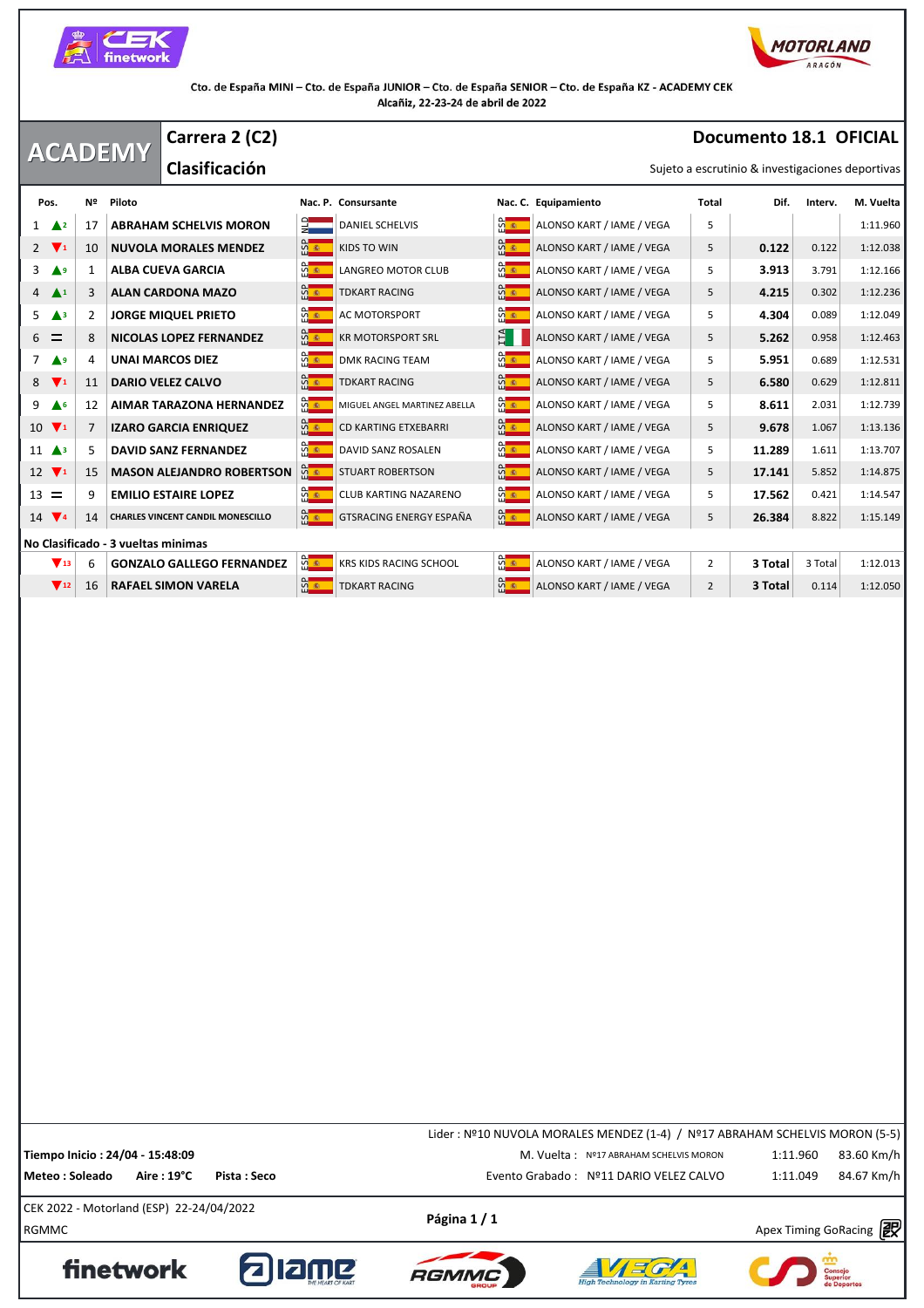



|                       |              | Carrera 2 (C2)  |                    |                                |                                |                       |                       |                       |                |                                |                       |                         |                         |                  |           |                               |
|-----------------------|--------------|-----------------|--------------------|--------------------------------|--------------------------------|-----------------------|-----------------------|-----------------------|----------------|--------------------------------|-----------------------|-------------------------|-------------------------|------------------|-----------|-------------------------------|
| <b>ACADEMY</b>        |              | Vuelta a vuelta |                    |                                |                                |                       |                       |                       |                |                                |                       |                         |                         |                  |           | Valor informativo. No Oficial |
|                       |              |                 |                    |                                |                                |                       |                       |                       |                |                                |                       |                         |                         |                  |           |                               |
|                       | $\mathbf{1}$ | $\overline{2}$  | $\overline{3}$     | $\overline{4}$                 | 5                              | 6                     | $\overline{7}$        | $8\phantom{1}$        | 9              | 10                             | 11                    | 12                      | 13                      | 14               | 15        | 16                            |
| Parilla               | 10           | 6               | 17                 | 16                             | 3                              | 8                     | 11                    | $\overline{2}$        | $\overline{7}$ | 14                             | 15                    | $\mathbf 1$             | 9                       | 5                | 12        | $\overline{a}$                |
|                       |              |                 |                    |                                |                                |                       |                       |                       |                |                                |                       |                         |                         |                  |           |                               |
| Salida                | 10           | 17              | 6                  | 16                             | $\overline{\mathbf{3}}$        | 8                     | 11                    | $\overline{2}$        | $\mathbf{1}$   | $\overline{\mathbf{z}}$        | 5                     | $\overline{\mathbf{4}}$ | 14                      | $\boldsymbol{9}$ | $12$      | 15                            |
|                       |              |                 |                    |                                |                                |                       |                       |                       |                |                                |                       |                         |                         |                  |           |                               |
| Vuelta 1<br>Intervalo | 10           | 17<br>0.0       | 6<br>0.7           | 16<br>0.0                      | $\overline{\mathbf{3}}$<br>0.4 | $\overline{2}$<br>0.2 | 8<br>$1.2$            | $\mathbf{1}$<br>0.0   | 11<br>0.3      | 5<br>0.4                       | $\overline{a}$<br>0.2 | $\overline{7}$<br>0.5   | 12<br>0.4               | 9<br>0.8         | 15<br>0.1 | 14<br>0.4                     |
|                       |              |                 |                    |                                |                                |                       |                       |                       |                |                                |                       |                         |                         |                  |           |                               |
| Vuelta 2              | 10           | 17<br>0.4       | $\sum_{0.3}$       | $\sum_{0.1}$                   | 3<br>0.6                       | $\overline{2}$<br>0.0 | $\mathbf{1}$<br>1.3   | 8<br>0.9              | 11<br>0.4      | $\overline{\mathbf{4}}$<br>0.3 | 5<br>0.6              | 12<br>0.2               | $\overline{7}$<br>0.1   | 15<br>3.2        | 9<br>1.3  | 14<br>5.9                     |
| Vuelta 3              | 10           | 17              | 3                  | $\overline{2}$                 | $\mathbf{1}$                   | 8                     | 11                    | 4                     | 5              | $\overline{7}$                 | 12                    | 15                      | 9                       | 14               |           |                               |
|                       |              | 0.6             | 2.0                | $0.0\,$                        | $0.0\,$                        | $1.2\,$               | 0.7                   | 0.0                   | 2.1            | 0.5                            | 0.2                   | 4.1                     | 1.1                     | $6.0$            |           |                               |
| Vuelta 4              | 10           | 17<br>0.5       | 3<br>3.3           | $\mathbf{1}$<br>0.0            | $\overline{2}$<br>0.8          | 8<br>0.3              | 11<br>0.7             | $\overline{a}$<br>0.1 | 12<br>2.3      | $\overline{\mathbf{z}}$<br>0.7 | 5<br>0.0              | 15<br>5.6               | 9<br>0.5                | 14<br>7.1        |           |                               |
|                       |              |                 |                    |                                |                                |                       |                       |                       |                |                                |                       |                         |                         |                  |           |                               |
| Vuelta 5              | 17           | 10<br>0.1       | $\mathbf 1$<br>3.7 | $\overline{\mathbf{3}}$<br>0.3 | $\overline{\mathbf{2}}$<br>0.0 | 8<br>0.9              | $\overline{a}$<br>0.6 | 11<br>0.6             | 12<br>2.0      | $\overline{7}$<br>$1.0$        | 5<br>1.6              | 15<br>5.8               | $\boldsymbol{9}$<br>0.4 | 14<br>8.8        |           |                               |

EEN 2022 - MOLOHAINI (ESP) 22-24/04/2022<br>RGMMC Apex Timing GoRacing **PO** CEK 2022 - Motorland (ESP) 22-24/04/2022

finetwork

Apex Timing - drive your success https://www.apex-timing.com/

alang





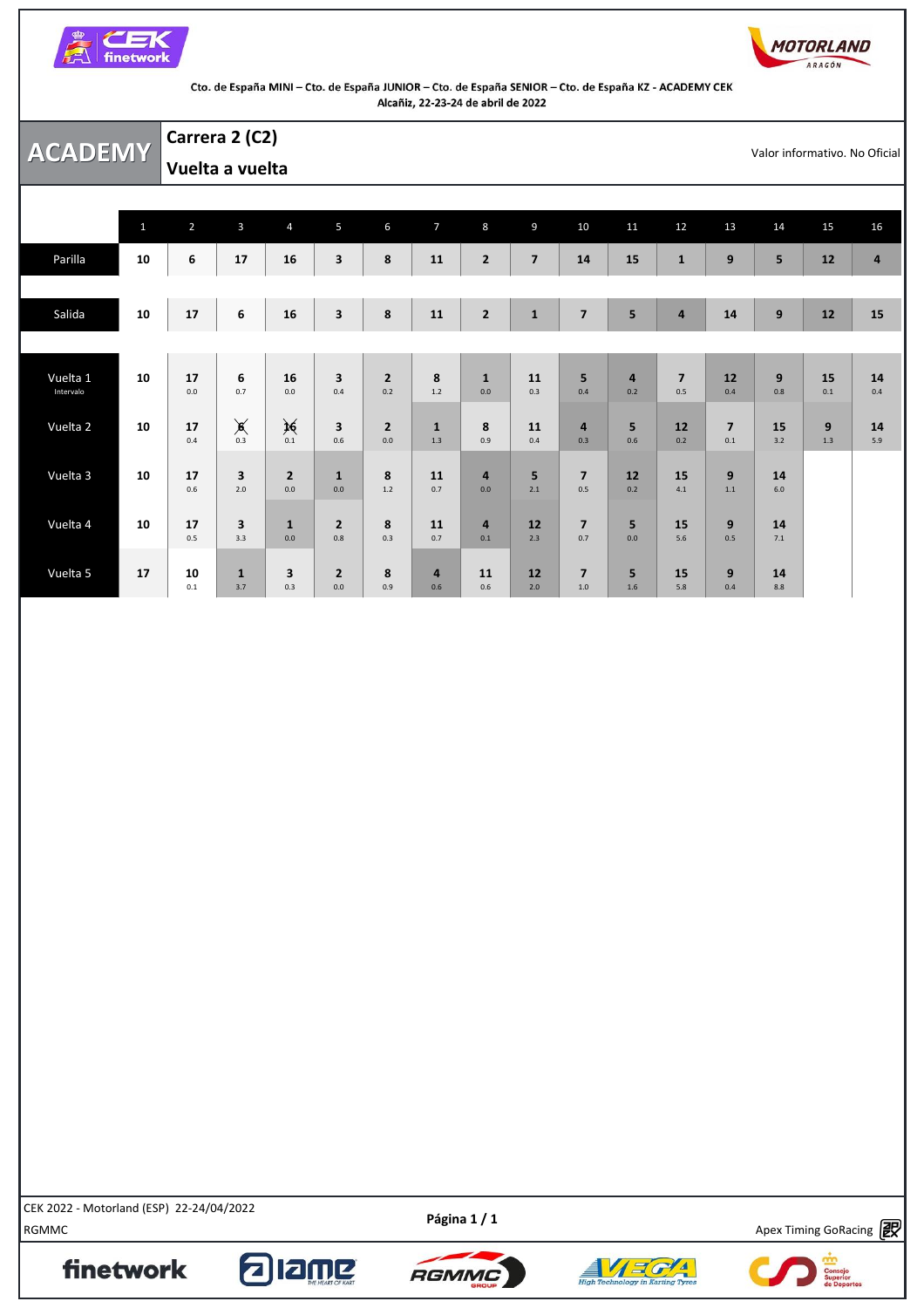



|                      |                                                  |                  |                  |                                                    |                |                      |                  |                  | Carrera 2 (C2)   | <b>ACADEMY</b>                            |                |  |  |
|----------------------|--------------------------------------------------|------------------|------------------|----------------------------------------------------|----------------|----------------------|------------------|------------------|------------------|-------------------------------------------|----------------|--|--|
|                      | Valor informativo. No Oficial<br>Vuelta a vuelta |                  |                  |                                                    |                |                      |                  |                  |                  |                                           |                |  |  |
| Tiempo               | Sector 3                                         | Sector 2         | Sector 1         | Vueltas mpo por vuelta                             |                | Tiempo               | Sector 3         | Sector 2         | Sector 1         | Vueltas mpo por vuelta                    |                |  |  |
| 3:42.738             | 23.316                                           | 24.365           | 24.782           | 1:12.463                                           | 3              |                      |                  |                  |                  | Nº1 CUEVA GARCIA ALBA                     |                |  |  |
| 4:55.956             | 23.747                                           | 24.571           | 24.900           | 1:13.218                                           | 4              | 1:17.114             | 23.310           | 25.072           | 26.681           | 1:15.063                                  | 1              |  |  |
| 6:08.736             | 23.324                                           | 24.585           | 24.871           | 1:12.780                                           | 5              | 2:29.280             | 23.089           | 24.264           | 24.813           | 1:12.166                                  | 2              |  |  |
|                      |                                                  |                  |                  | <b>ESTAIRE LOPEZ EMILIO</b>                        | Nº9            | 3:41.519             | 23.427           | 24.165           | 24.647           | 1:12.239                                  | 3              |  |  |
| 1:19.957             | 24.470                                           | 25.000           | 27.817           | 1:17.287                                           | 1              | 4:54.662             | 23.192           | 24.787           | 25.164           | 1:13.143                                  | 4              |  |  |
| 2:36.694             | 24.241                                           | 26.688           | 25.808           | 1:16.737                                           | $\overline{2}$ | 6:07.387             | 23.188           | 24.611           | 24.926           | 1:12.725                                  | 5              |  |  |
| 3:51.762             | 23.952                                           | 25.143           | 25.973           | 1:15.068                                           | 3              |                      |                  |                  |                  | Nº2 MIQUEL PRIETO JORGE                   |                |  |  |
| 5:06.309             | 23.769                                           | 25.287           | 25.491           | 1:14.547                                           | 4              | 1:15.849             | 22.959           | 24.753           | 26.181           | 1:13.893                                  | 1              |  |  |
| 6:21.036             | 23.778                                           | 25.279           | 25.670           | 1:14.727                                           | 5              | 2:27.898             | 22.845           | 24.746           | 24.458           | 1:12.049                                  | 2              |  |  |
|                      |                                                  |                  |                  | Nº10 MORALES MENDEZ NUVOLA                         |                | 3:41.421             | 23.877           | 24.390           | 25.256           | 1:13.523                                  | 3              |  |  |
| 1:14.304             | 23.243                                           | 24.613           | 25.222           | 1:13.078                                           | 1              | 4:55.561             | 23.953           | 24.881           | 25.306           | 1:14.140                                  | 4              |  |  |
| 2:26.342             | 22.710                                           | 24.429           | 24.899           | 1:12.038                                           | $\overline{2}$ | 6:07.778             | 22.958           | 24.300           | 24.959           | 1:12.217                                  | 5              |  |  |
| 3:38.731             | 22.909                                           | 24.752           | 24.728           | 1:12.389                                           | 3              |                      |                  |                  |                  | Nº3 CARDONA MAZO ALAN                     |                |  |  |
| 4:50.801             | 22.902                                           | 24.315           | 24.853           | 1:12.070                                           | 4              | 1:15.595             | 23.238           | 24.290           | 26.471           | 1:13.999                                  | 1              |  |  |
| 6:03.596             | 23.114                                           | 24.861           | 24.820           | 1:12.795                                           | 5              | 2:27.831             | 23.096           | 24.492           | 24.648           | 1:12.236                                  | 2              |  |  |
|                      |                                                  |                  |                  | Nº11 VELEZ CALVO DARIO                             |                | 3:41.384             | 24.015           | 24.459           | 25.079           | 1:13.553                                  | 3              |  |  |
| 1:17.507             | 23.482                                           | 25.566           | 26.552           | 1:15.600                                           | 1              | 4:54.637             | 23.428           | 24.576           | 25.249           | 1:13.253                                  | 4              |  |  |
| 2:30.709             | 23.498                                           | 24.607           | 25.097           | 1:13.202                                           | $\overline{2}$ | 6:07.689             | 23.247           | 24.587           | 25.218           | 1:13.052                                  | 5              |  |  |
| 3:43.520             | 23.721                                           | 24.312           | 24.778           | 1:12.811                                           | 3              |                      |                  |                  |                  | Nº4 MARCOS DIEZ UNAI                      |                |  |  |
| 4:56.751             | 23.640                                           | 24.555           | 25.036           | 1:13.231                                           | 4              | 1:18.222             | 23.715           | 24.550           | 27.335           | 1:15.600                                  | 1              |  |  |
| 6:10.054             | 23.449                                           | 24.700           | 25.154           | 1:13.303                                           | 5              | 2:31.037             | 23.143           | 24.652           | 25.020           | 1:12.815                                  | 2              |  |  |
|                      |                                                  |                  |                  | Nº12 TARAZONA HERNANDEZ AIMAR                      |                | 3:43.618             | 23.428           | 24.276           | 24.877           | 1:12.581                                  | 3              |  |  |
| 1:19.147             | 23.507                                           | 24.780           | 28.042           | 1:16.329                                           | 1              | 4:56.894             | 23.642           | 24.486           | 25.148           | 1:13.276                                  | 4              |  |  |
| 2:31.918             | 23.304                                           | 24.872           | 24.595           | 1:12.771                                           | $\overline{2}$ | 6:09.425             | 23.069           | 24.377           | 25.085           | 1:12.531                                  | 5              |  |  |
| 3:46.536             | 23.267                                           | 24.459           | 26.892           | 1:14.618                                           | 3              |                      |                  |                  |                  | Nº5 SANZ FERNANDEZ DAVID                  |                |  |  |
| 4:59.275<br>6:12.085 | 23.196<br>23.280                                 | 24.646<br>24.431 | 24.897<br>25.099 | 1:12.739<br>1:12.810                               | 4<br>5         | 1:17.986<br>2:31.693 | 23.769           | 24.975           | 26.836<br>25.180 | 1:15.580<br>1:13.707                      | 1              |  |  |
|                      |                                                  |                  |                  |                                                    |                |                      | 23.516<br>23.360 | 25.011<br>25.059 |                  |                                           | $\overline{2}$ |  |  |
| 1:20.517             | 23.942                                           | 25.458           | 28.476           | Nº14 CANDIL MONESCILLO CHARLES VINCENT<br>1:17.876 | $\mathbf{1}$   | 3:45.730<br>5:00.106 | 23.575           | 25.204           | 25.618<br>25.597 | 1:14.037<br>1:14.376                      | 3<br>4         |  |  |
| 2:42.682             | 25.535                                           | 31.297           | 25.333           | 1:22.165                                           | $\overline{2}$ | 6:14.763             | 23.558           | 25.146           | 25.953           | 1:14.657                                  | 5              |  |  |
| 3:57.831             | 24.251                                           | 25.100           | 25.798           | 1:15.149                                           | 3              |                      |                  |                  |                  |                                           |                |  |  |
| 5:13.508             | 24.733                                           | 25.008           | 25.936           | 1:15.677                                           | 4              | 1:15.075             | 23.260           | 24.643           | 25.716           | Nº6 GALLEGO FERNANDEZ GONZALO<br>1:13.619 | 1              |  |  |
| 6:29.858             | 24.729                                           | 25.420           | 26.201           | 1:16.350                                           | 5              | 2:27.088             | 22.942           | 24.124           | 24.947           | 1:12.013                                  | $\overline{2}$ |  |  |
|                      |                                                  |                  |                  | Nº15 ALEJANDRO ROBERTSON MASON                     |                |                      |                  |                  |                  | Nº7 GARCIA ENRIQUEZ IZARO                 |                |  |  |
| 1:20.073             | 23.667                                           | 25.656           | 27.838           | 1:17.161                                           | 1              | 1:18.731             | 23.729           | 24.892           | 27.902           | 1:16.523                                  | $\mathbf{1}$   |  |  |
| 2:35.359             | 24.001                                           | 25.955           | 25.330           | 1:15.286                                           | $\overline{2}$ | 2:32.111             | 23.620           | 24.954           | 24.806           | 1:13.380                                  | $\overline{2}$ |  |  |
| 3:50.651             | 23.967                                           | 25.579           | 25.746           | 1:15.292                                           | 3              | 3:46.323             | 23.635           | 24.709           | 25.868           | 1:14.212                                  | 3              |  |  |
| 5:05.740             | 24.255                                           | 25.263           | 25.571           | 1:15.089                                           | 4              | 5:00.016             | 23.825           | 24.830           | 25.038           | 1:13.693                                  | 4              |  |  |
| 6:20.615             | 23.613                                           | 25.267           | 25.995           | 1:14.875                                           | 5              | 6:13.152             | 23.234           | 24.657           | 25.245           | 1:13.136                                  | 5              |  |  |
|                      |                                                  |                  |                  | Nº16 SIMON VARELA RAFAEL                           |                |                      |                  |                  |                  | Nº8 LOPEZ FERNANDEZ NICOLAS               |                |  |  |
| 1:15.152             | 23.239                                           | 24.547           | 25.806           | 1:13.592                                           | $\mathbf{1}$   | 1:17.110             | 23.571           | 25.669           | 26.136           | 1:15.376                                  | 1              |  |  |
|                      | 22.678                                           | 24.416           | 24.956           | 1:12.050                                           | $\overline{2}$ | 2:30.275             | 23.260           | 24.656           | 25.249           | 1:13.165                                  | $\overline{2}$ |  |  |

RGMMC Apex Timing GoRacing CEK 2022 - Motorland (ESP) 22-24/04/2022

finetwork







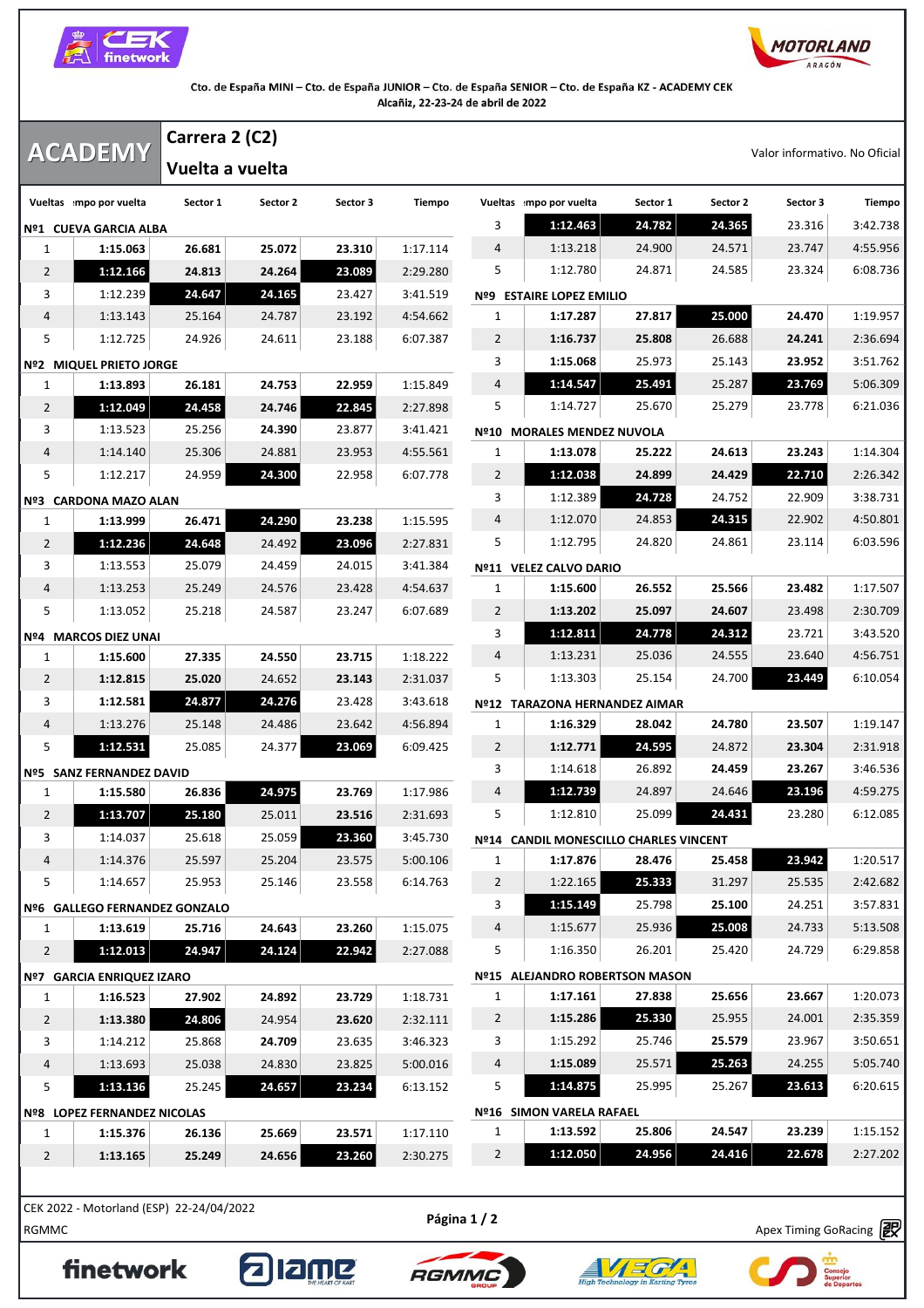



|                | <b>ACADEMY</b>                | Carrera 2 (C2)  |          |          |          |
|----------------|-------------------------------|-----------------|----------|----------|----------|
|                |                               | Vuelta a vuelta |          |          |          |
|                | Vueltas mpo por vuelta        | Sector 1        | Sector 2 | Sector 3 | Tiempo   |
| Nº17           | <b>SCHELVIS MORON ABRAHAM</b> |                 |          |          |          |
|                | 1:13.041                      | 25.219          | 24.493   | 23.329   | 1:14.344 |
| $\overline{2}$ | 1:12.420                      | 25.098          | 24.341   | 22.981   | 2:26.764 |
| 3              | 1:12.594                      | 24.519          | 24.492   | 23.583   | 3:39.358 |
| 4              | 1:11.960                      | 24.788          | 24.211   | 22.961   | 4:51.318 |
| 5              | 1:12.156                      | 24.697          | 24.390   | 23.069   | 6:03.474 |

RGMMC Apex Timing GoRacing CEK 2022 - Motorland (ESP) 22-24/04/2022

finetwork

Apex Timing - drive your success https://www.apex-timing.com/

alang